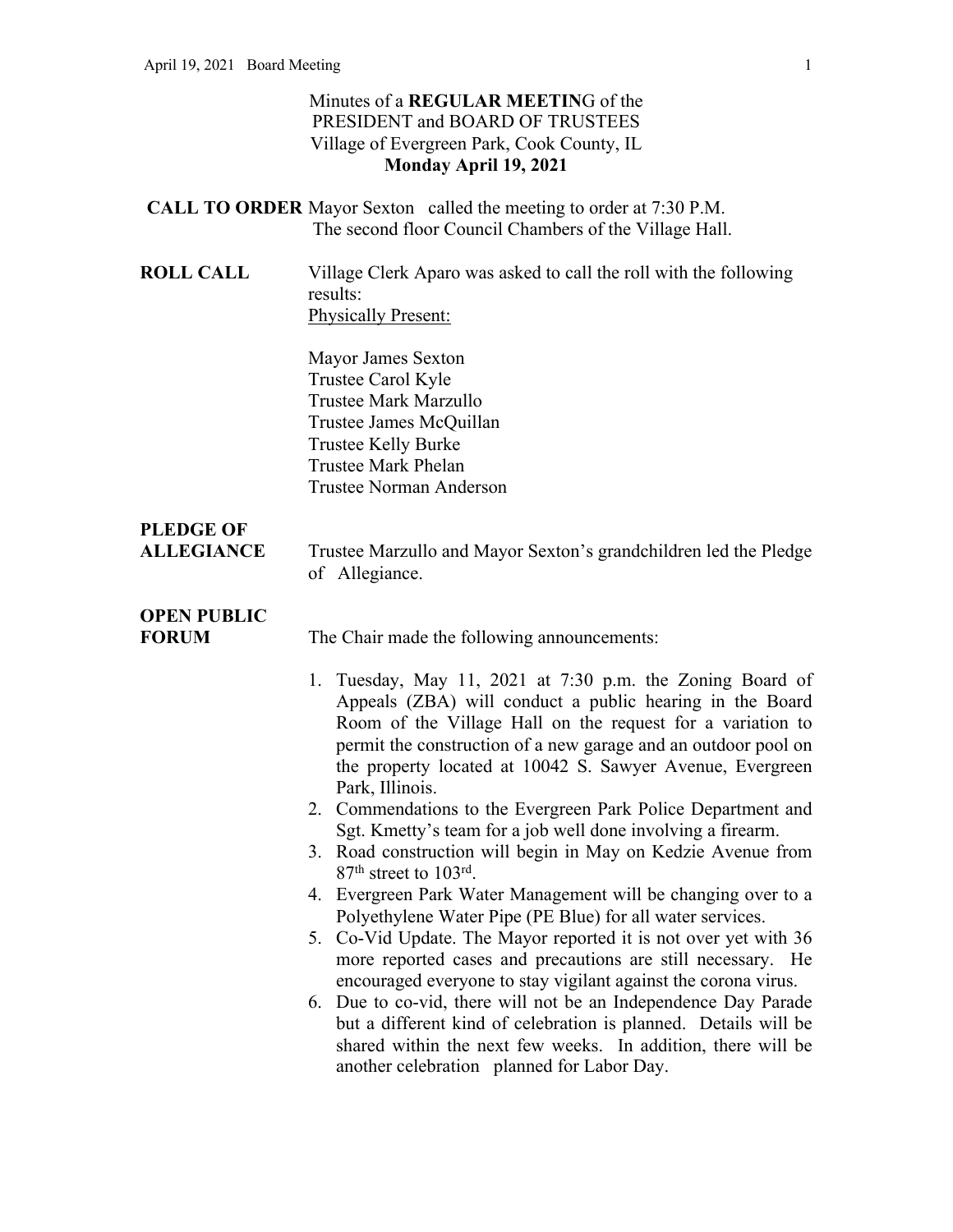# **OPEN PUBLIC**

**AUDIENCE** Laura Shallow, resident and EP Chamber Director along with EP Chamber President, Maria Cantu-Dougala of First Midwest Bank, Director Percy Allen of M.E.P Exterminating and Kelly Maroney Member Services Co-Coordinator presented retiring Mayor James Sexton with an engraved crystal clock. Laura praised the Mayor for his decades of economic development and his phenomenal efforts on behalf of the business community. The Chair thanked the Chamber for the gift and for their support. The audience gave him a round of applause.

> On behalf of the Village of Evergreen Park Village Clerk paid tribute to Mayor Sexton and presented a Proclamation on recognition of his retirement. A complete copy of the Proclamation will be included in the official minutes. The audience gave the Mayor a hearty round of applause and a standing ovation. The Mayor thanked the Clerk and everyone for his or her heartfelt sentiments.

> > P-R-O-C-L-A-M-A-T-I-O-N "Recognizing the Honorable James J. Sexton On his Retirement and in Recognition of Service as an Elected Official in the Village of Evergreen Park."

WHEREAS, Jim and Karen were married in 1974 and shortly after moved to Evergreen Park and resides in the Holy Redeemer Parish. Jim joined the United Home Owners and rose to the ranks of Precinct Captain, Director and President. Jim has served the Village of Evergreen with honor and distinction spanning a period of over forty years.

WHEREAS, He was appointed Youth Commissioner from 1982 to 1984 and served on the Police and Fire Commission 1984 -1987. He has the distinction of serving in every elected position as Village Trustee from 1987 to 1995, Village Clerk from 1995 to 2001 and as Mayor for the past twenty (20) years.

WHEREAS, Mayor Sexton is recognized as the epitome of American family man. He has been a devoted and loving husband to Karen, a wonderful father to Jim, Kelly and Josie, father in law to Laura, Jill, Jim and Bill and enthusiastic grandfather to Nolan, Olivia and Colin, Madison and Danny.

WHEREAS, Mayor Sexton has brought to life his vision of Evergreen Park and will be remembered as the "Construction Mayor." Ironic to the point he prefers not to have a building named after him but has built many of our iconic structures. He oversaw the revitalization of the Evergreen Library, the Senior Center and the building of the state of the art Community Center into multigenerational spaces for young and old alike. His devotion to creating and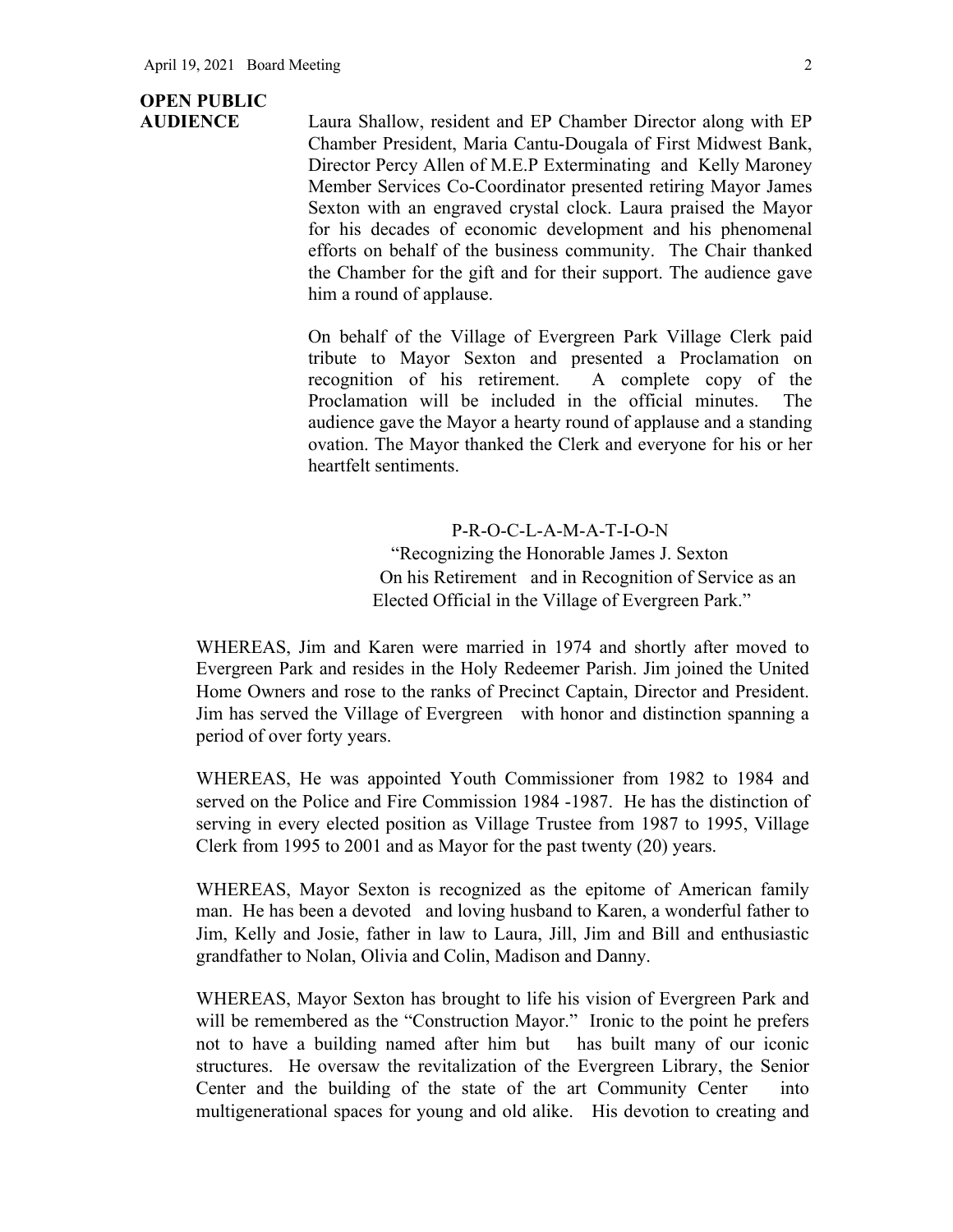maintaining open spaces include the Village farm, barn, driving range, ice rink and Dog Park. He revitalized the business sector with  $21<sup>st</sup>$  century business concepts and a refreshing vigor that started with a simple idea of red-bricked sidewalks. He has been a friend, colleague, negotiator and mentor and has always done so with a tremendous sense of humor and swag. His recovery from West Nile was nothing short of miraculous. His acts of kindness and charity to those in need will remain the greater portion of his legacy.

WHEREAS, we offer our sincere and heartfelt congratulations to the Honorable James J. Sexton, on his retirement, and wish him and his wife, Karen continued health and happiness as we honor him for over four decades of service to the Village and people of Evergreen Park.

WHEREAS, copies of this Proclamation be furnished to the Honorable James J. Sexton, and the Evergreen Park Historical Commission. Dated this 19th Day of April, 2021

### **REGULAR AGENDA**

**MINUTES** Motion by Trustee Phelan second by Trustee Kyle to waive the reading of the minutes of the March 15, 2021 Regular Meeting of the President and Board of Trustees as presented was passed by unanimous voice vote and so ordered by the Chair.

#### **RESOLUTION NO. 11-2021 &**

**NO. 12- 2021** Motion by Trustee McQuillan second by Trustee Burke, to approve **Resolution NO. 11-2021 & Resolution NO. 12-2021** with \$ 634,925.93 in the General Corporate Fund, \$ \$166,660.24 in the Water Management Fund, and the 95<sup>th</sup> Street TIF Bond Fund, \$26,250 and Street Bond Fund, \$ 7,200.00 for a total of \$ 835,036.17. for Resolution **No. 11-2021** & **Resolution NO. 12- 2022,** \$ 449,215.48 in the General Corp. Fund, \$ 102,387.37 in the Water Management Fund, \$ 8,750.00 in the Street Bond Fund, and \$317.75 in the Self Insurance Fund for a total of \$506,670.60. Upon roll call, voting YES Trustees, Kyle, Marzullo, McQuillan, Burke, Anderson and Phelan; voting NO: NONE. The motion was passed and so ordered by the Chair.

#### **WATER COLLECTOR**

**REPORT** Motion by Trustee Kyle second by Trustee Anderson to approve the Water Collector's report for **for March 2021** \$842,027.75 in the Sewer and Water Fund. The motion was passed by unanimous voice vote and so ordered by the Chair.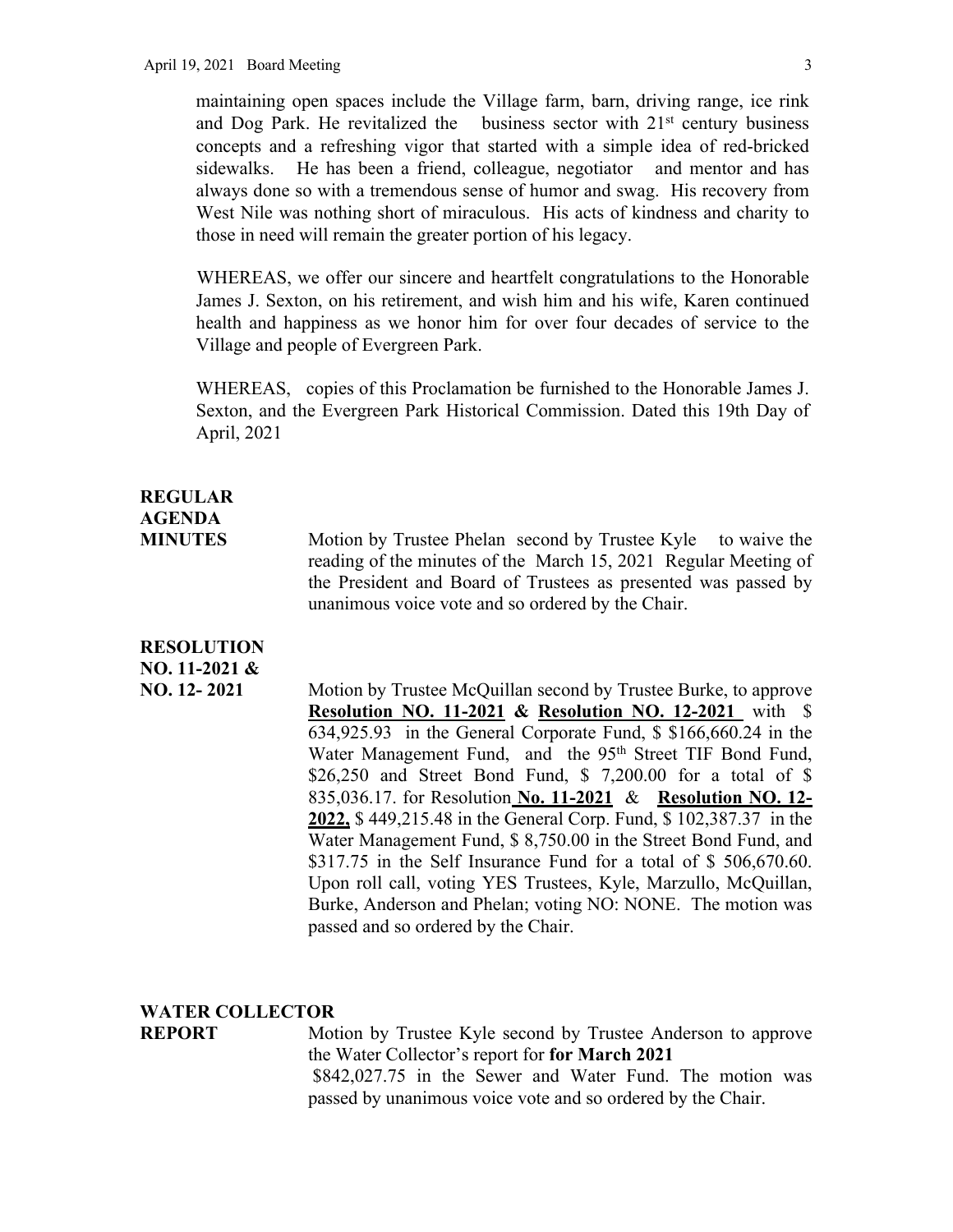| <b>VILLAGE</b><br><b>TREASURER</b><br><b>REPORT</b><br><b>VILLAGE</b> | Motion by Trustee Marzullo second by Trustee Phelan to approve<br>the Village Treasurer's report for March 2021 with \$8,074,985.81<br>in the General Fund and \$4,908,976.96 in the Sewer and Water<br>Fund. The motion was passed by unanimous voice vote and so<br>ordered by the Chair.                                                                                                                                                 |
|-----------------------------------------------------------------------|---------------------------------------------------------------------------------------------------------------------------------------------------------------------------------------------------------------------------------------------------------------------------------------------------------------------------------------------------------------------------------------------------------------------------------------------|
| <b>COLLECTOR</b><br><b>REPORT</b>                                     | Motion by Trustee Phelan second by Trustee Anderson to approve<br>the Village Collector's Report for March 2021 for \$4,666,583.71.<br>The motion was passed by unanimous voice vote and so ordered<br>by the Chair.                                                                                                                                                                                                                        |
| <b>BUSINESS</b><br><b>CERTIFICATES</b>                                | Motion by Trustee Kyle second by Trustee Burke to approve the<br>business license application for 312 Beauty Salon d/b/a 312<br>Beauty Loft to conduct a hair salon with 2 chairs for styling, make<br>up and waxing located at 3408 W. 95 <sup>th</sup> Street. Upon roll call,<br>voting YES Trustees Marzullo, McQuillan, Burke, Anderson,<br>and Kyle; voting NO: NONE. The motion was passed<br>Phelan<br>and so ordered by the Chair. |
|                                                                       | Motion by Trustee Marzullo second by Trustee McQuillan to<br>approve <b>BLUE ROSE PROPERTIES</b> to conduct a real estate and<br>tax service office located at 9141 S. Kedzie Avenue. Upon roll<br>call, voting YES Trustees McQuillan, Burke, Anderson, Phelan,<br>Kyle and Marzullo; voting NO: NONE. The motion was passed<br>and so ordered by the Chair.                                                                               |
| <b>ORDINANCE</b><br>NO. 4-2021                                        | Motion by Trustee Marzullo second by Trustee Kyle to approve<br><b>ORDINANCE. NO. 4-2021, "AN ORDINANCE OF THE</b>                                                                                                                                                                                                                                                                                                                          |

**ORDINANCE. NO. 4-2021, "AN ORDINANCE OF THE VILLAGE OF EVERGREEN PARK APPROVING A FIRST AMENDMENT TO NON-EXCLUSIVE PARKING EASEMENT DEDICATION FOR THE BENFIT OF WU AND TRAN REAL ESTATE, LLC."** The Chair noted this is a cross easement agreement between the Village and Wu's. Upon roll call, voting YES Trustees Burke, Anderson, Phelan, Kyle, Marzullo and McQuillan; voting NO: NONE. The motion was passed and so ordered by the Chair.

#### **PROCLAMATION**

**VIRGINIA** 

**CHANDLER** Motion by Trustee Phelan second by Trustee Kyle to approve the proclamation for *Library Board Trustee Virginia Chandler recognizing her retirement.* The Chair thanked Virginia for her efforts and dedication to the Evergreen Park Library. He noted he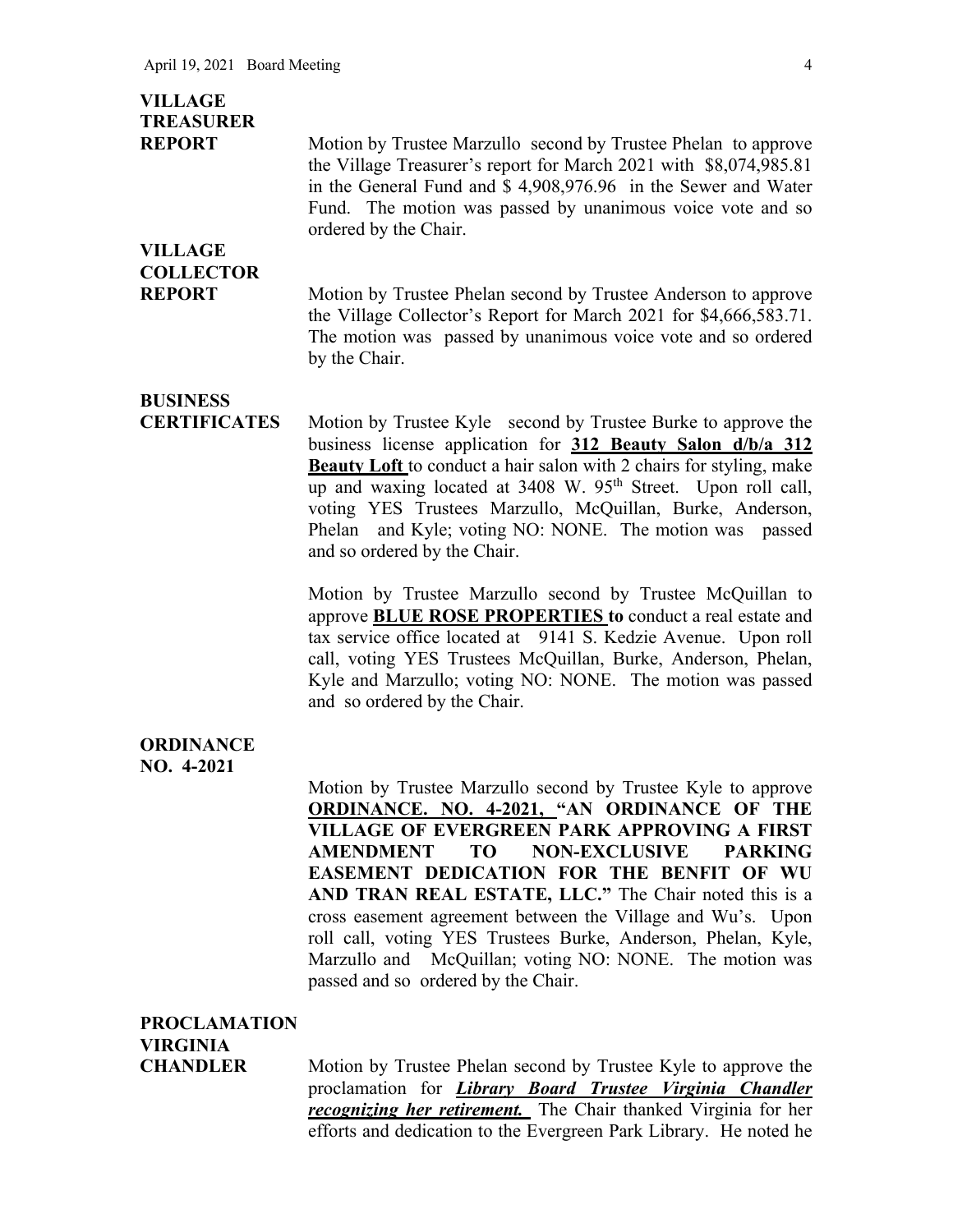has had the pleasure of working with her for the past eight years. Most recently, they were working on the purchase of a single family home on Troy Avenue to be used for additional parking for the Library. Due to illness of the property owner, this project is temporarily on hold. The Clerk read the proclamation and an appreciative audience gave Virginia a round of applause. She thanked Mayor Sexton and the Board and Library Director Nicki Seidl for their support. The motion was passed by unanimous voice vote and so ordered by the Chair.

#### **CLERK'S**

**PROCLAMATION** Motion by Trustee Phelan second by Trustee Anderson to approve the *52nd Annual Proclamation declaring the week of May 2 through May 8, 2021 as "Professional Municipal Clerk's Week."* The Chair thanked Clerk Cathy Aparo for all of her efforts on behalf of the Village of Evergreen Park. The Chair thanked her personally and professionally. Clerk Aparo thanked the Mayor and the Board for their support of her continuing education enabling her to achieve the highest educational designation of Master Municipal Clerk. The motion was passed by unanimous voice vote and so ordered by the Chair.

### **ENGINEER'S**

**REPORT** Village Engineer Klass was excused from the meeting due to the co-vid audience restrictions.

### **ATTORNEY'S**

**REPORT** Village Attorney Cainkar had no report.

**BID REQUESTS** Motion by Trustee Phelan second by Trustee Anderson to accept the request from PW Director Lorenz from the low bidder of Cooper Lighting for the project of Yukich Fields New poles and Lights in the amount of \$239,977.00 at Y-2 Field with an estimated \$6,800 of incentives from Com Ed. In addition, to accept the low bid of Cooper Lighting for Y-1 Field to retro fit to LED lights for \$106,866.00. Edison Incentive is \$14,365.000. The Chair thanked Trustee Burke for her help in obtaining the incentives from Com Ed. Upon roll call, voting YES: Trustees Burke, Anderson, Phelan, Kyle, Marzullo and McQuillan; voting NO: NONE. The motion was passed and so ordered by the Chair.

# **FIRE DEPT.**

**ROOF** Motion by Trustee Phelan second by Trustee Burke to approve the request from PW Director Lorenz to accept the low bid of Malcor Roofing of \$195,000 for the complete restoration of the Fire Station roof located at 9000 S. Kedzie Avenue. Upon roll call, voting YES: Trustees Anderson, Phelan, Kyle, Marzullo, McQuillan and Burke; voting NO: NONE. The motion was passed and so ordered by the Chair.